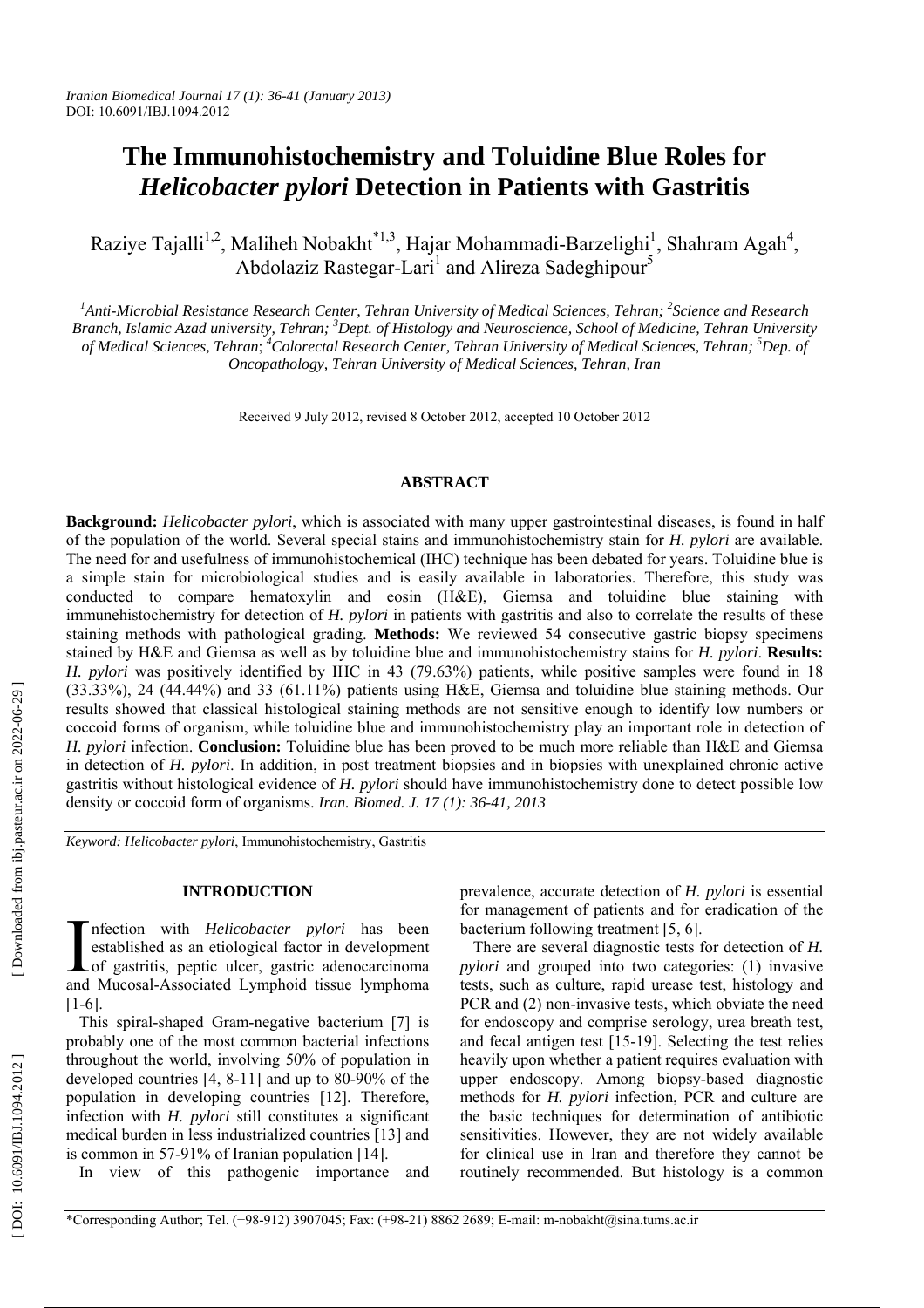method used in Iran laboratories and has the advantage of the ability to evaluate pathogenic changes associated with *H. pylori* infection, such as inflammation, atrophy, intestinal metaplasia and malignancy [17]. Although the sensitivity of histology is affected by the use of medications, but guidelines for the management of *H. pylori* infection recommended histology for patients referred for upper endoscopy taking a proton pump inhibitor**,** antibiotics or bismuths [17]. There are many histochemical stains used for histological detection of *H. pylori* in gastric biopsies and resections, including hematoxylin and eosin (H&E), Modified Giemsa, toluidine blue and immunohistochemical (IHC) staining. H&E and Giemsa are routinely staining methods, which are used in pathological laboratories for detection of *H. pylori*. For years, different arguments have been developed about the need for and usefulness of IHC technique [20].

The present study was therefore aimed ( *i*) to compare H&E, Giemsa and toluidine blue staining with immunohistochemistry for the detection of *H. pylori* in patients who are referred for upper endoscopy with or without medication history, and (*ii*) to compare the results of these staining methods in different groups of patients due to the degree of inflammation and activity.

#### **MATERIALS AND METHODS**

*Population study.* During a six-month period from April 2011 to October 2011, 54 consecutive patients diagnosed as chronic gastritis were examined. The protocol was performed in accordance with the principles of Declaration of Helsinki, and approved by the Institutional Ethics committee of Tehran University of Medical Science.

*Endoscopy and biopsy sample .* Endoscopy was performed on patients by an experienced gastroenterologist after an overnight fast. One biopsy sample was obtained from Antrum during endoscopy [21, 22].

*Histochemistry and immunohistochemistry.* Gastric mucosa biopsies were fixed in buffered formalin and embedded in paraffin. Four-micron-thick sections were cut and mounted on slides for histochemistry and IHC. Standard histological sections were stained with H&E [23], Modified Giemsa [24] and toluidine blue. For toluidine blue staining method, deparaffinized and rehydrated sections were rinsed in distilled water and immersed in buffered toluidine blue solution for 20 minutes. Slides were washed well in water, dehydrated, cleared and then mounted. The buffered toluidine blue solution was prepared by mixing 50 ml phosphate

buffer with 1 ml 1% aqueous toluidine blue. In IHC staining, acetate buffer (pH 6.0) was used as the immersion solution for heat antigen pretreatment step. Rabbit polyclonal anti-*H. pylori* antibody (DAKO, Bo471) and the Envision (DAKO) polymer detection system were used using Diaminobenzidine as the chromogen. Positive control sample was prepared from known *H. pylori*-infected tissue biopsy and negative control samples were prepared by omitting the primary antibody [25]. IHC results were considered as the gold standard in this study [6].

*Detection of H. pylori and pathology.* Patients with positive result in immunohistochemistry were considered to be *H. pylori* positive. The density of *H*. *pylori*-stained organisms was graded by using the updated Sydney system visual analog scale for normal, mild and moderate and marked with a scoring system of 0 to 3, respectively [26]. Also inflammation and activity were graded in accordance with the updated Sydney system. The degree of the gastric mucosal inflammation was classified in four grades as follows:  $0 = none$ ,  $1 = mild$ ,  $2 = moderate$ ,  $3 = severe$  [26].

*Statistical analysis.* Sensitivity and specificity of each *H. pylori* diagnostic test as well as the positive predictive value (PPV) and negative predictive value (NPV) were used to characterize each test versus consensus.

#### **RESULTS**

In this study, 30 male and 24 female patients were included. The mean age of the patients was 48 years with a range of 21-57 years. IHC stains showed that 43 cases were positive for *H. pylori* (Fig. 1). *H. pylori* was identified in 18 sections with H&E (Fig. 2A). Modified Giemsa permitted *H. pylori* identification in all cases of infection detected by the previous method and in a further six biopsies (44.4%) (Fig. 2B). In addition, nine more positive biopsies (61.1%) were disclosed by toluidine blue staining method (Fig. 2C). Detecting coccoid form of *H. pylori* was easier in this staining method. Twelve positive biopsies, which were not found by Giemsa staining method, had coccoid form of organisms, which were easily identified by IHC (Fig. 3A). Six positive biopsies, which were not found by Giemsa staining method, had *H. pylori* organism closely opposed to the epithelial cell or inside the epithelial cells, which were strikingly obvious in immunostained biopsies (Fig. 3B). Others had very scant organism. Sensitivity, specificity, PPV, and NPV of H&E, Giemsa and toluidine blue staining methods have been shown in Table 1.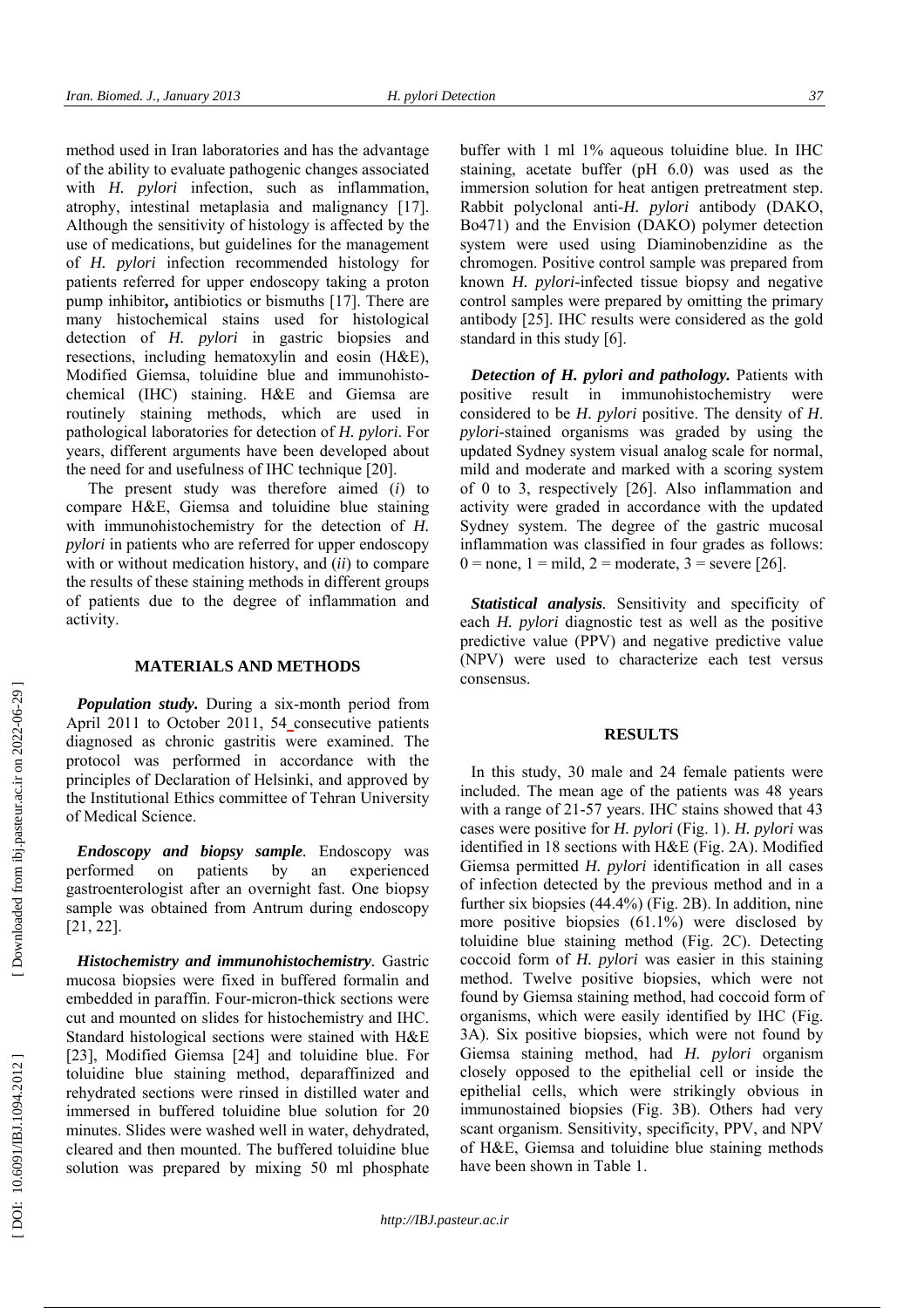

**Fig. 1.** Immunohistological demonstration of *H. pylori*. **(A)** Clusters of immunolabeled organisms at the surface of pyloric mucosa of a patient infected with *Helicobacter pylori*, immunohistochemical staining for *H. pylori* (primary antibody: Bo471 DAKO, Denmark), hematoxylin counterstain, positive control reaction; **(B)** negative control reaction. Bar line =  $10 \mu m$ 

The presence of chronic gastritis was confirmed in all gastric biopsy specimens as follows: 16 cases with moderate chronic active gastritis, 5 cases with moderate chronic inactive gastritis, 9 cases with mild chronic active gastritis and 24 cases with mild chronic inactive gastritis. Table 2 shows test results compared to the standard test in different groups of patients. In patients with mild chronic inactive gastritis, IHC revealed *H. pylori* organisms in 15 cases, while H&E, modified Giemsa and toluidine blue found *H. pylori* in 1, 5 and 9 cases, respectively. The highest rate of falsenegative results was observed in this group of patients, whereas the lowest was observed in patients with moderate chronic active gastritis. In this group of patients, H&E, modified Giemsa and toluidine blue could not find organism just in 3, 2 and 1 infected patients, respectively.

Degree of *H. pylori* colonization on immunostained resections was as follows: 22 cases with mild colonization, 14 cases with moderate colonization, and 7 cases with severe bacterial colonization. Table 3 shows classical staining results in three groups of patients due to the bacterial colonization assessed. Marked infections with numerous organisms were detected more easily in histochemical stained sections, whereas the highest negative results were obtained in patients with mild bacterial colonization.

## **DISCUSSION**

Since the discovery of *H. pylori,* several diagnostic methods have been become available for determining the presence of *H. pylori* infection [19]. However, there is no established method to provide a definitive or standard diagnosis of *H. pylori* infection. Laboratories should choose a test or tests that are appropriate for their own conditions, patients' numbers and costs, and they have to prepare their own diagnostic method [5]. As Iran is a developing country with a high background rate of *H. pylori* infection [14], study on accuracy of these diagnostic methods is needed.

Several studies have demonstrated that IHC stains are the most sensitive histological method to detect *H. pylori* [6, 27, 28]. For example, Jonkers and colleagues [28] showed that a polyclonal IHC stain (DAKO, B471, Denmark) was highly specific and had a low interobserver variation when compared to a modified Giemsa and a Warthin-Starry stain. However, the necessity for IHC stains has been debated in recent years and it is institution and laboratory dependent [20]. In this study, we evaluate the value of IHC and toluidine blue for detection of *H. pylori* in comparison with Giemsa and H&E stains.



**Fig. 2.** Histochemical stainning. Bacteria are visualized **(A)** in the lumen of antral gastric glands on H&E stain (arrows), **(B)** more easily in modified Giemsa stained section (arrows) and **(C)** in the lumen of antral gastric glands on toluidine blue stain (arrow). Bar line =  $20 \mu m$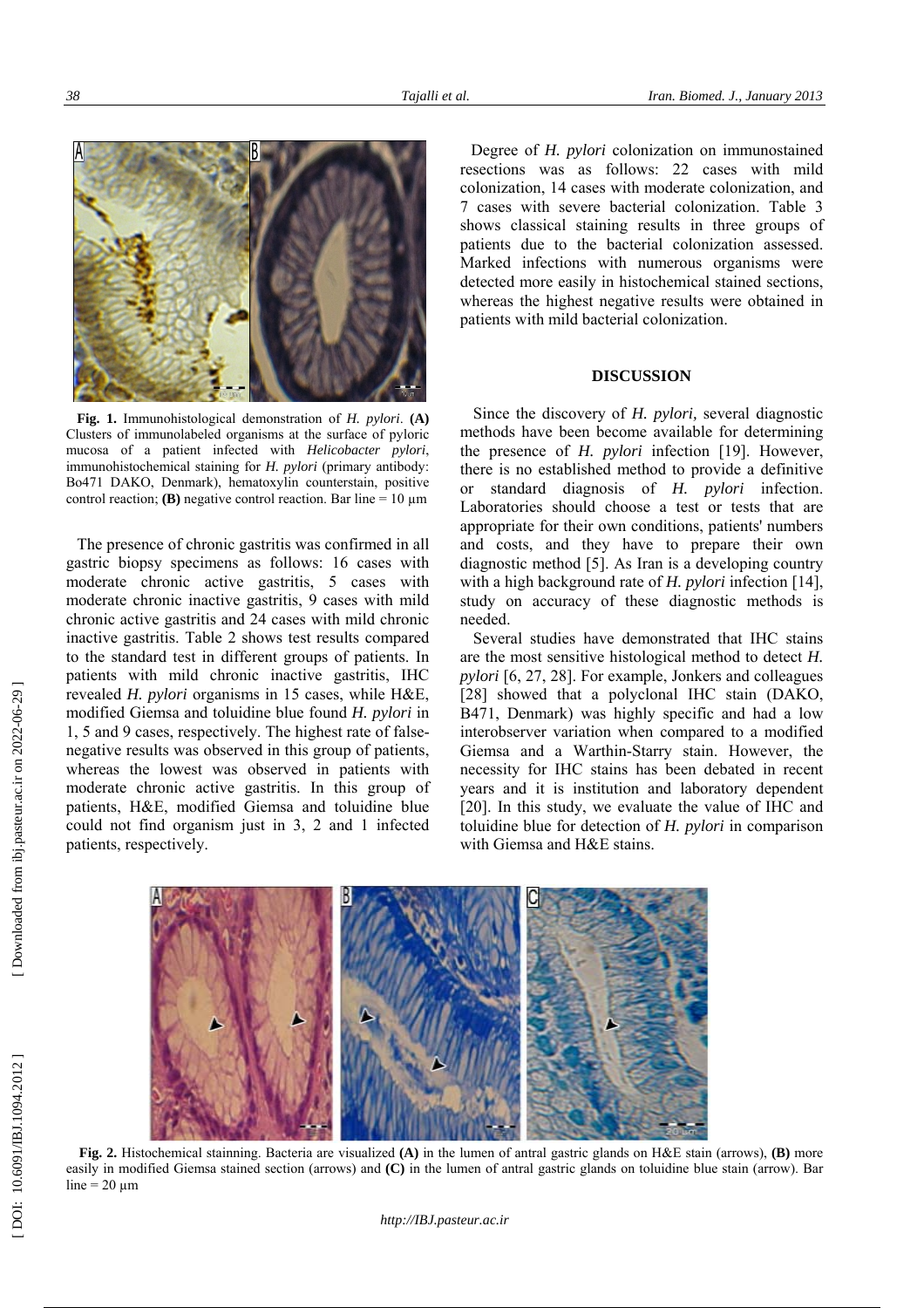

**Fig. 3.** Comparative detection of *H. pylori* by immunohistochemical (IHC) and histochemical staining. **(A)**  The obvious identification of cluster of modified coccoid forms of *Helicobacter pylori* by immunohistochemistry; **(B)** coccoid *H. pylori* on Giemsa stained section; **(C)** IHC stain for *H. pylori* shows a small area with organisms inside the epithelial cells. Inset shows individual *H. pylori* with characteristic elongated, slightly spiral S shaped; **(D)** Giemsa stained biopsy of the same sample which cannot show any *H. pylori* organism. Bar line =  $10 \mu m$ 

The value of H&E stain compared with other special stains in the identification of *H. pylori* has been discussed in other articles [28, 29]. Pity *et al.* [26] concluded that, H&E had no clinical value in detection of *H. pylori* in gastric biopsies. Their findings was in contrast with that of Wang *et al.* [30], which showed

that routine H&E staining method was sufficient for identification of the organism. In our study, H&E had the sensitivity of 41.86%, specificity of 100% and PPV of 62.07%. Therefore, H&E stain did not possess the sensitivity needed for an adequate screening test.

**Table 1.** Statistical analysis according to standard test.

| Method                  | <b>Sensitivity</b><br>$\frac{9}{6}$ | <b>Specificity</b><br>$($ %) | <b>PPV</b><br>$\frac{9}{6}$ | NVP<br>(%) |  |
|-------------------------|-------------------------------------|------------------------------|-----------------------------|------------|--|
| H&E                     | 41.86                               | 100.00                       | 62.07                       | 69.44      |  |
| Modified Giemsa         | 53.49                               | 95.24                        | 69.70                       | 66.60      |  |
| Toluidine blue          | 76.74                               | 100.00                       | 75.00                       | 47.62      |  |
| $\mathbf{m} \mathbf{m}$ | $\mathbf{1}$                        | $\mathbf{X}$ $\mathbf{Y}$    |                             | $\cdots$   |  |

PPV, positive predictive value; NPV, negative predictive value; H&E, hematoxylin and eosin

The most striking finding of this study is the unexpectedly low reliability of Giemsa staining in detection of *H. pylori*. In a study in 2002 by Wabinga [21] including 48 patients and using IHC as a gold standard, the performance of Giemsa staining was evaluated. Giemsa showed sensitivity of 85% and specificity of 89% in the referred study. Also, in a study by Rotimi *et al.* [6], Giemsa showed a sensitivity of 87%, and their results were comparable to those of the study by Hartman and Owens [31]. In our study, this method exhibited a sensitivity of 53.74% and specificity of 95.24%. This finding may be related to differences among the studies with regard to the medication history of patients included. Contrary to the most previous studies [32, 33], we did not exclude patients with medication history, because in daily practice, histology is widely used in this group of patients who are referred for upper endoscopy.

Moreover, we found that toluidine blue sensitivity and specificity was 76.74% and 100%, respectively. In addition, the statistical analysis showed a PPV of 75% and NPV of 47.62% compared to IHC. Toluidine blue proved to be much more sensitive than H&E and modified Giemsa. Our laboratory has found that this method is cheap and easy to use and produces more reliable results than H&E/modified Giemsa methods.

**Table 2**. Detection of *Helicobacter pylori* using H&E, Giemsa, toluidine blue and IHC staining methods in correlation with degree of inflammation and activity.

| Degree of inflammation                       | H&E        |                         | Giemsa     |            | <b>Toluidine blue</b> |            | IHC.        |            |
|----------------------------------------------|------------|-------------------------|------------|------------|-----------------------|------------|-------------|------------|
| (no. of cases)                               | $+No. (%)$ | $-N0$ . $(\frac{9}{6})$ | $+No. (%)$ | $-No. (%)$ | $+No.$ (%)            | $-No. (%)$ | $+No. (%)$  | $-No. (%)$ |
| Mild chronic inactive<br>gastritis (24)      | 1(4.20)    | 23(95.8)                | 5(20.8)    | 19 (79.2)  | 9(37.50)              | 15(62.50)  | 15 (62.50)  | 9(37.5)    |
| Moderate chronic<br>inactive gastritis $(5)$ | 2(40.00)   | 3(60.0)                 | 3(60.0)    | 2(40.0)    | 3(60.00)              | 2(40.00)   | 4(80.00)    | 1(20.0)    |
| Mild chronic<br>active gastritis (9)         | 2(22.20)   | 7(77.8)                 | 2(22.2)    | 2(22.2)    | 6(66.66)              | 3(33.30)   | 8 (88.88)   | 1(11.1)    |
| Moderate chronic<br>active gastritis $(16)$  | 13 (81.25) | 3(18.75)                | 14(87.5)   | 14 (87.5)  | 15 (93.75)            | 1(6.25)    | 16 (100.00) | 0(0.0)     |
| Total $(54)$                                 | 18 (33.30) | 36(66.7)                | 24(44.4)   | 24(44.4)   | 33(61.11)             | 18 (33.30) | 43 (79.63)  | 11(20.1)   |

H&E, hematoxylin and eosin, IHC, immunohistochemical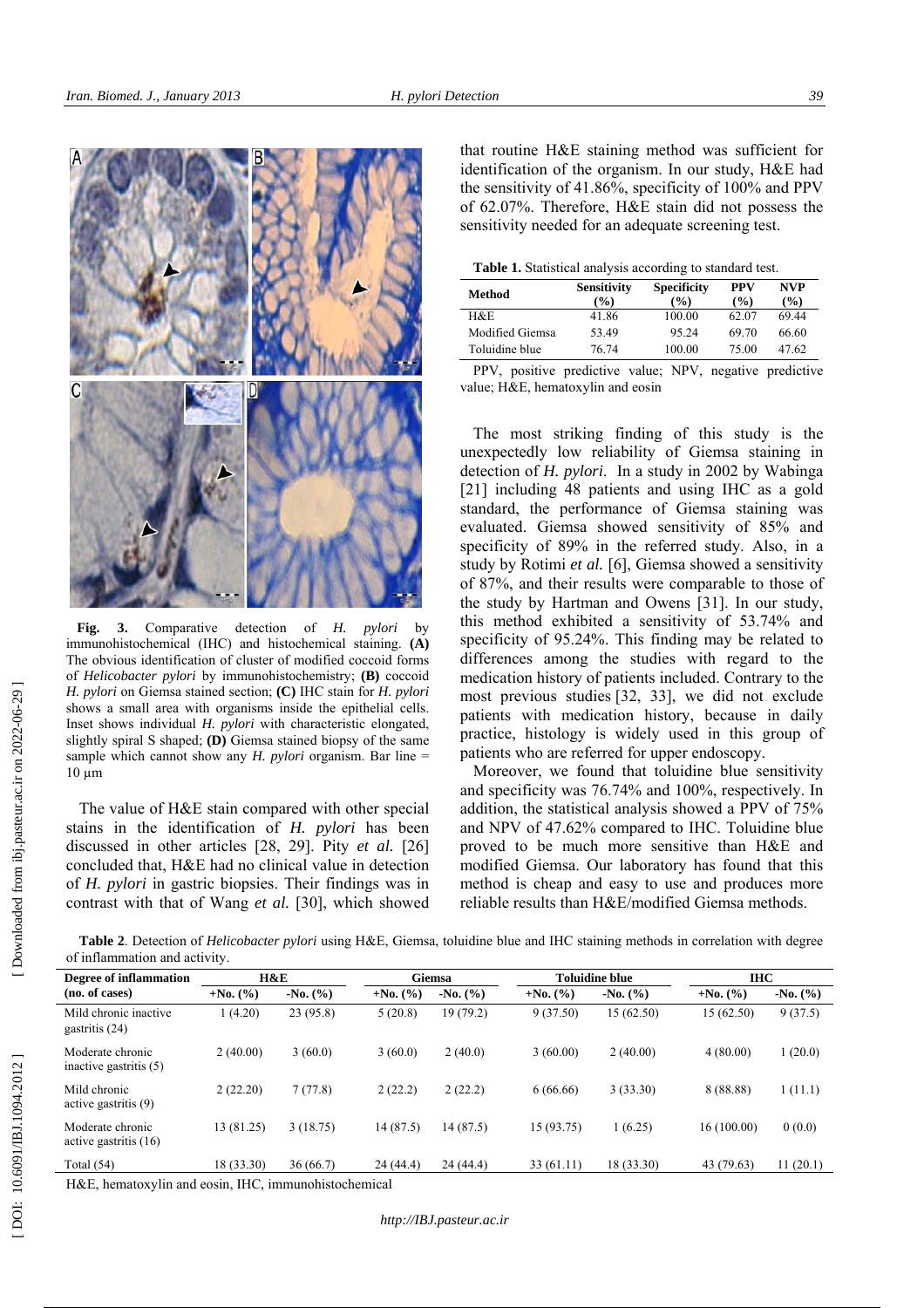| auc to degree of bacterial colonization. |                |                         |            |                         |                       |                         |  |
|------------------------------------------|----------------|-------------------------|------------|-------------------------|-----------------------|-------------------------|--|
| <b>Bacterial colonization</b>            | <b>H&amp;E</b> |                         | Giemsa     |                         | <b>Toluidine blue</b> |                         |  |
| (no. of cases)                           | $+No. (%)$     | $-N0$ . $(\frac{9}{0})$ | $+No. (%)$ | $-N0$ . $(\frac{9}{6})$ | $+No. (%)$            | $-N0$ . $(\frac{9}{6})$ |  |
| Mild $(22)$                              | 2(9.90)        | 2(90.9)                 | 5(22.72)   | 17(77.3)                | 14 (63.63)            | 8(36.4)                 |  |
| Modernate(14)                            | 10(71.43)      | 4(26.8)                 | 11 (78.57) | 3(21.4)                 | 12(85.71)             | 2(14.3)                 |  |
| Marketd(7)                               | 6(85.71)       | 1 (14.3)                | 7(100.00)  | 0(0.0)                  | 7(100.00)             | 0(0.0)                  |  |

Total(43) 18 (41.86) 25 (58.1) 24 (55.81) 24 (55.8) 33 (76.74) 10 (23.3)

**Table 3.** Detection of *Helicobacter pylori* using H&E, Giemsa, toluidine blue staining methods in different groups of patients due to degree of bacterial colonization.

H&E, hematoxylin and eosin, IHC, immunohistochemical

High frequency of false-negative result in traditional stained sections with mild chronic inactive gastritis suggested that the presence of this status may result in a pathologist s failure to detect *H. pylori* in some cases. As a result, when mild chronic inactive gastritis is found, a careful search for organisms with an IHC is needed to diminish exposure to the side effect of falsenegative result for patients. In addition, H&E did not find organism in 3 positive cases with moderate chronic active gastritis. This finding indicated that when no *H. pylori* can be found with histochemical stains, IHC should be applied to prevent false-negative results.

In conclusion, toluidine blue is very straightforward, inexpensive and it is more reliable than H&E/modified Giemsa in detection of *H. pylori*. The major disadvantage of this method is that there is little contrast between organisms and tissues.

Immunohistochemistry is a reliable technique for detection of *H. pylori*. Coccoid forms of the organisms, which may not be amenable to other staining methods, were seen easily on immunostained sections. Also, *H. pylori* antigen in the lamina propria and beneath the surface epithelial is detectable by IHC, while it can be hardly detectable by histochemical stains. On the other hand, the method is fairly expensive, especially because a negative control needs to be used with every slide. Therefore, it is not clearly practical and economical to perform *H. pylori* immunohistochemistry on every gastric biopsy specimen. However, in cases with inactive gastritis or low degree of inflammation, and cases with chronic active gastritis with negative histological result, IHC stain should be superior to histochemical stains in detection of *H. pylori*.

## **ACKNOWLEDGEMENTS**

This research was supported by a grant from Tehran University of Medical Science. The authors would like to thank staff of the Pathology Department of Rasoul Akram Hospital for their cooperation in collecting gastric specimens. We would also like to thank Dr. Banafshe Esmaeilzade for the assistance in preparation of IHC manuscript.

## **REFERENCES**

- 1. Akanda MR, Rahman AN. Comparative Study of Different Methods for Detection of *Helicobacter Pylori*  in Gastric Biopsies. *Dinajpur Med Col J.2011 Jan; 4(1):1-6*.
- 2. Koumi A, Filippidis T, Leontara V, Makri L, Panos MZ. Detection of *Helicobacter pylori*: A faster urease test can save resources. *World J Gastroenterology* .*2011 Jan; 17(3):349-53*.
- 3. Smith SI, Fowora MA, Otegbayo JA, Abdulkareem FB, Omonigbehin EA, Adegboyega A et al. Comparison of PCR with other diagnostic techniques for the detection of *H. pylori* infection in patients presenting with gastroduodenal symptoms in Nigeria*. Int J Mol Epidemiol Genet.2011 May; 2(2):178-84.*
- 4. Dunn BE, Cohen H, Blaser MJ. *Helicobacter pylori*. *Clin Microbiol Rev* .*1997;10(4):720-41*.
- 5. Aktepe OC, Çiftçi IH, Şafak B, Uslan T, Dilek FH. Five methods for detection of *Helicobacter pylori* in the Turkish population. *World J Gastroenterol.2011 Dec; 17(47):5172-6.*
- 6. Rotimi O, Cairns A, Gray S, Moayyedi P, Dixon MF. Histological identification of *Helicobacter pylori*: comparison of staining methods. *J Clin Pathol.2000 Oct;53:756-9*.
- 7. Paniagua GL, Monroy E, Rodríguez R, Arroniz S, Rodríguez G, Cortés JL et al. Frequency of *vacA*, *cagA*  and *babA2* virulence markers in *Helicobacter pylori*  strains isolated from Mexican patients with chronic gastritis. *Ann Clin Microbiol Antimicrob.2009 Apr; 30:8-14*.
- 8. Gold BD, Colletti RB, Abbott M, Czinn SJ, Elitsur Y, Hassall E et al. *Helicobacter pylori* infection in children: recommendations for diagnosis and treatment. *J Pediatr Gastroenterol Nutr.2000 Nov;31:490-7*.
- 9. Talebkhan Y, Mohammadi M, Khalili G, Sheykholeslami A, Rakhshani N, Mahboudi F et al. Detection of *Helicobacter pylori* infection by imported IgG ELISA kits in comparison with Iranian homemade kit. *Govaresh.2006;11(2):120-5*.
- 10. Douraghi M , Mohammadi M, Shirazi MH, Oghalaie A, Saberi Kashani S, Mohagheghi MA et al. Simultaneous detection of *Caga* and *Cage* of *Helicobacter pylori* strains recovered from Iranian patients with different gastroduodenal diseases. *Iranian J Publ Health.2009;38(2):98-105*.
- 11. Pacifico L, Anania C, Osborn JF, Ferraro F, Chiesa C. Consequences of *Helicobacter pylori* infection in children. *World J Gastroenterol.2010 Nov;16(41):5181- 94*.